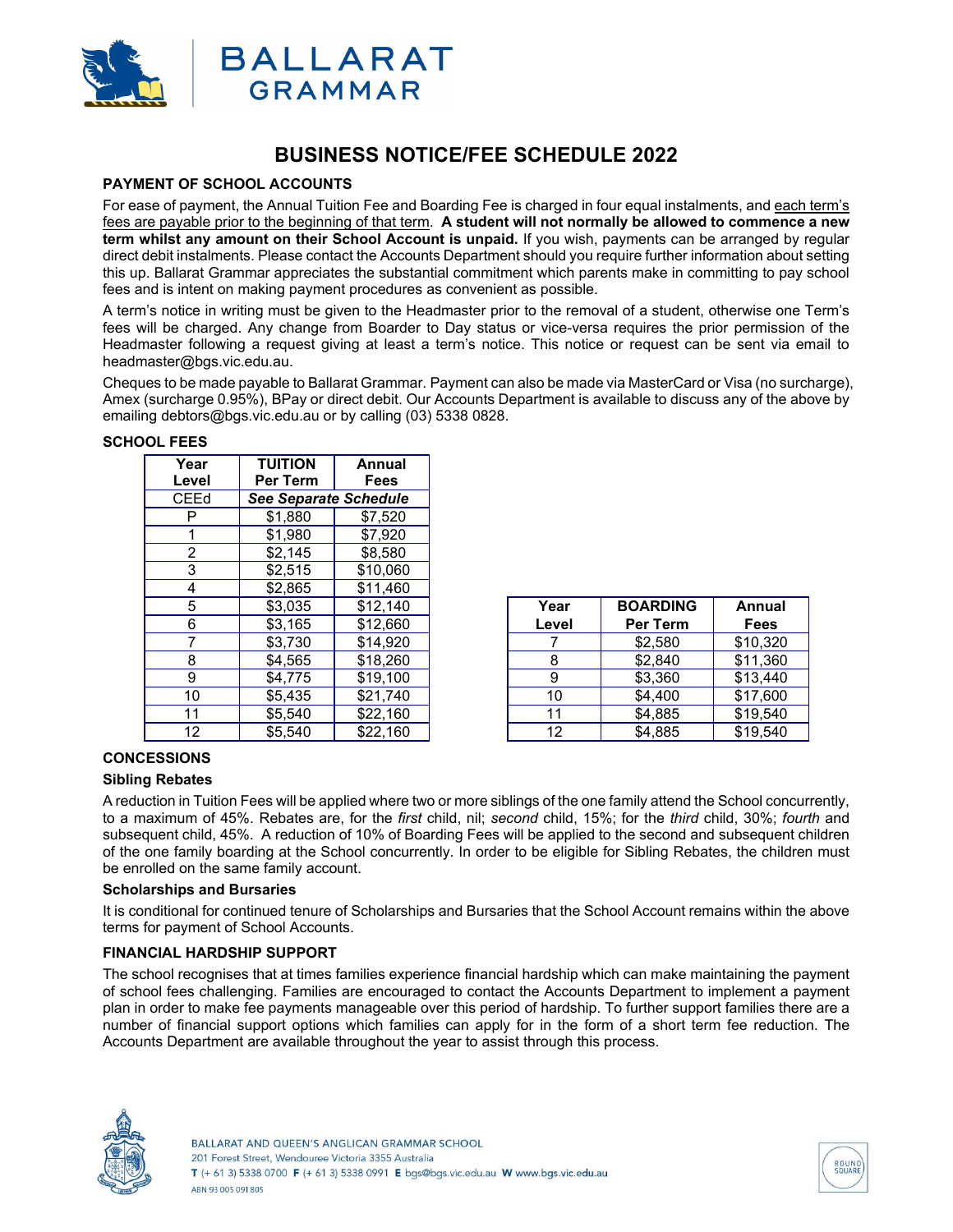## **Fees Paid in Advance**

A discount against the Fees is given for amounts paid in advance as at the first day of each term. Fees in Advance may be accrued prior to enrolment but is only payable once a student has commenced at the School. The 2022 discount rates are as follows:

Nil less than \$1,000

3.0% per annum on the amount in excess of \$1,000

*These rates are subject to change with one term's notice.* 

## **EARLY ACCEPTANCE PROGRAM**

Ballarat Grammar offers an Early Acceptance Program for admission to Prep with an incentive of a \$500 fee reduction upon the child beginning Prep at Ballarat Grammar. An application to the Early Acceptance Program can be made any time from the birth of the child to 12 months prior to entry. Further information is available from the Admissions Office or Accounts Department.

## **NETBOOK LEVY**

A Netbook (laptop/device) Levy of \$145 per term will apply for students in Years 7 to 12 which contributes towards the provision and support of a laptop device, software and associated network infrastructure. Parents may be eligible for tax deductions for the Levy. Insurance is provided on laptop devices and where applicable, an excess will be charged to the School Account for claims made that are not covered by warranty. The amount of the excess and further detail are in the Personal Netbook Program Contract.

# **APPLICATION FEES and ADMISSION DEPOSIT**

The Application Fee is \$150 per child (non-refundable). This fee is to offset the administrative costs associated with enrolments. Following an offer of a place at the School, a NON-REFUNDABLE Admission Deposit is payable to secure this enrolment. This is a family deposit for the first child entering the School and is normally due by 30 June prior to commencement, or within two months of the offer of enrolment (unless alternative special arrangements are in place). Deposit for entry into the Junior School is \$4,000 and Senior School \$6,000. The deposit will be credited towards the School Account for the new entrant, and will qualify for the Fees in Advance Discount as detailed above.

## **COMPUTER EQUIPMENT**

Ballarat Grammar provides access to computer equipment, data usage and WIFI internet access across the campus without extra charge. Volume charges will apply for print, copy and data usage above allocated levels.

### **CITY CITE (Year 9 Melbourne Experience)**

The above fees cover the cost of school facilities and programs for Year 9 students who will spend three weeks at City Cite. These fees do not include cost of accommodation and meals at City Cite. Boarders will receive a rebate of \$250 in total if accommodation and meals are not required in Ballarat during these weeks.

### **MUSIC FEE**

Sessional Music teachers charge on a basis of \$40.50 for a half-hour lesson.

## **VOCATIONAL EDUCATION & TRAINING STUDIES (VET) STUDIES**

Senior School Students undertaking a VET subject through the Highlands LLEN are eligible for a subsidy to reduce the cost of this program. An amount equivalent to 75% of the course fee to a maximum of \$2,000 will be contributed by Ballarat Grammar. Where a student is completing two VET subjects, the subsidy will be equivalent of 75% of each course fee to a maximum of \$3,000 across both courses. The balance is payable via the School Account.

### **LATE PAYMENT**

A Late Payment Fee of 1.5% per month will be charged on accounts not paid by the commencement of each term. This fee may be varied where prior arrangements have been made with the Finance Manager for Direct Debit instalments. The School reserves the right to enter legal proceedings and issue caveats over property held by those legally responsible for payment, where it is deemed to be necessary by the Finance Committee. Parents experiencing difficulties with payments are encouraged to contact the Accounts Department or Headmaster.

## **INSURANCE – PERSONAL, PROPERTY & HEALTH**

Ballarat Grammar accepts no responsibility for damage or loss of personal property (including students' personal effects, computers, bikes, and motor vehicles on site). Nevertheless, the School naturally takes due care to prevent such loss. Similarly, students are **not** automatically covered by Student Accident Insurance. Parents are strongly advised to make their own arrangements for suitable private health cover.

### **LAUNDRY FEE**

The Boarding Fee incorporates a standard fee for Laundry. However, where standard volumes and cleaning requirements have been exceeded, excess costs will be charged to individual students' accounts.